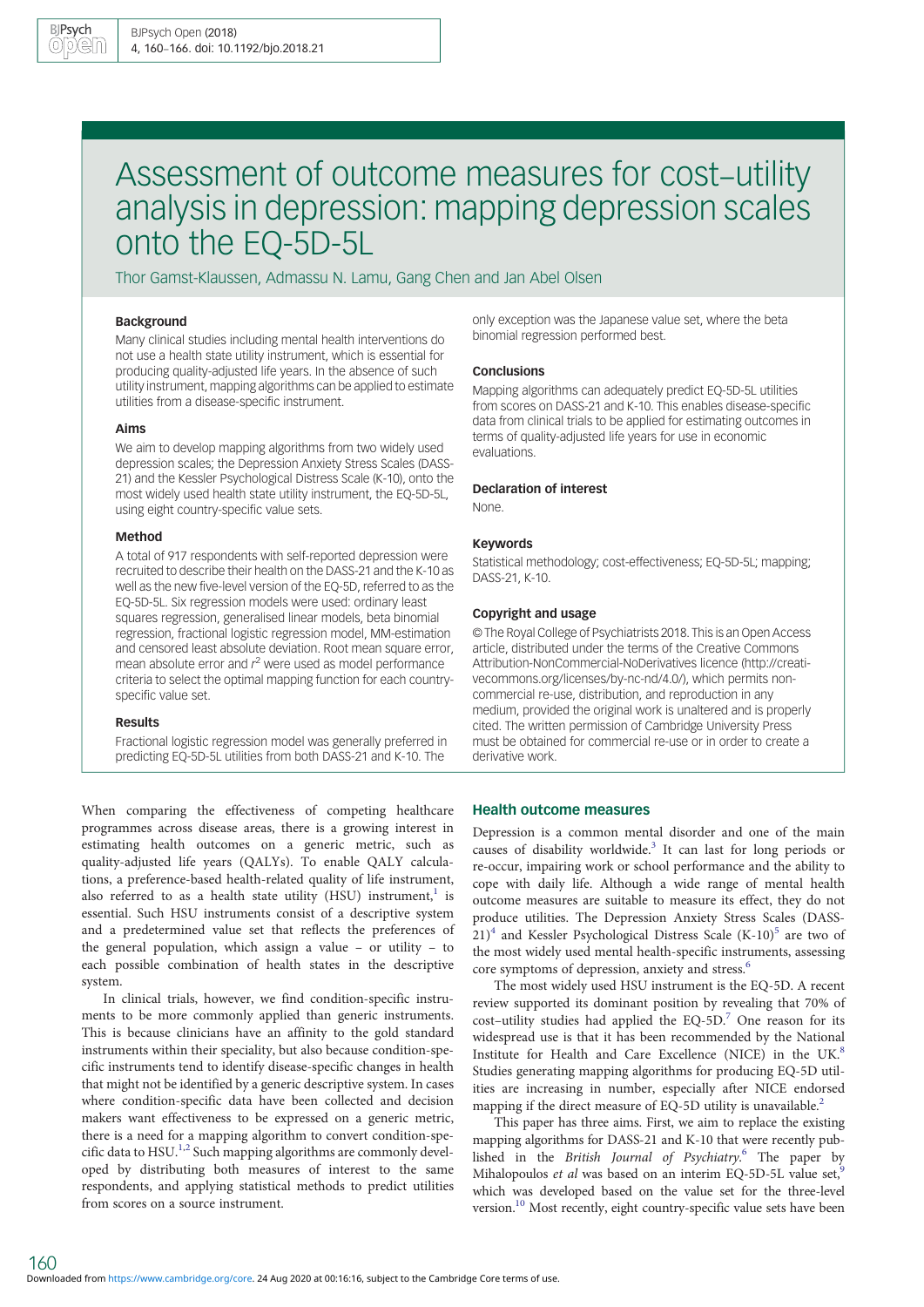published for the EQ-5D-5L instrument, including four Western countries (England, the Netherlands, Spain and Canada), three Asian countries (China, Japan and Korea) and one South American (Uruguay).<sup>11–[18](#page-6-0)</sup> The previously published mapping algorithm is already becoming obsolete in the literature after the publication of the directly elicited EQ-5D-5L official value sets.

Second, we aim to investigate if mapping algorithms for the two mental health instruments differ across countries, depending on country-specific health state preferences. Because health state pre-ferences differ across countries,<sup>[19](#page-6-0)</sup> their EQ-5D-5L value sets differ accordingly. Hence, there is a need to develop country-specific mapping algorithms.

Third, we aim to make important methodological contributions. Although the paper by Mihalopoulos et al applied two different mapping models (ordinary least squares regression (OLS) and generalised linear models (GLM)), $<sup>4</sup>$  $<sup>4</sup>$  $<sup>4</sup>$  this paper further investigates the</sup> relative merit of six regression models. Best practice for reporting mapping studies are followed, based on the Mapping Preference-based Measures Reporting Standards statement.<sup>[20](#page-6-0)</sup>

## Method

# Sample

Data were obtained from the Multi-Instrument Comparison study, which is based on an online survey administered in six countries (Australia, Canada, Germany, Norway, UK and USA) by a global panel company, CINT Australia Pty Ltd.<sup>21</sup> The current paper is based on respondents who were diagnosed with depression  $(n =$ 917). The depression group were asked to describe their condition on both the DASS-21 and the K-10, as well as the EQ-5D-5L. For further details on respondent description, see Richardson et  $al^{21}$  $al^{21}$  $al^{21}$ and Mihalopoulos et  $al<sup>6</sup>$  $al<sup>6</sup>$  $al<sup>6</sup>$ 

#### **Instruments**

## DASS-21

The DASS-21 comprises 21 items, each with a four-point severity scale indicating how much the statement applies to the respondent (did not apply to me; applied to some degree; applied a considerable degree; applied very much or most of the time). $<sup>4</sup>$  $<sup>4</sup>$  $<sup>4</sup>$  It comprises three</sup> seven-item subscales that measure core symptoms of depression, anxiety and stress. The items of each subscale are summed into a scale score ranging from 0 to 42, where lower values indicate fewer problems.

#### $K-10$

The K-10 measures psychological distress comprising 10 items asking about anxiety and depressive symptoms experienced in the past 4 weeks.<sup>[5](#page-5-0)</sup> Each item has five response levels (none of the time; a little of the time; some of the time; most of the time; all of the time). Items are summed into a scale score of 10–50, where lower values indicate less problems.

## EQ-5D-5L

The EQ-5D consists of five items/dimensions: mobility, self-care, usual activities, pain/discomfort and anxiety/depression. The fivelevel version (EQ-5D-5L) is based on the original three-level version (EQ-5D-3L) by inserting two more response levels to each dimension to reduce potential ceiling effects and improve reliability and sensitivity. $22$  The five response levels are no problem, slight problem, moderate problem, severe problem and unable to/ extreme problem. The instrument produces  $3125$  ( $5^5$ ) health states. The utility scores were calculated by applying eight

country-specific value sets: England, the Netherlands, Spain, Canada, China, Japan, Korea and Uruguay.[11](#page-5-0)–[18](#page-6-0)

# Statistical analysis

#### **Descriptive**

Spearman's rank correlation  $(r_s)$  and exploratory factor analyses (EFA) were used to assess the degree of conceptual overlap between the source instruments (DASS-21 and K-10) and the target instrument (EQ-5D-5L). EFA with principal axis factoring was used, which has been recommended as the preferred method of factor extraction.<sup>23</sup> An eigenvalue >1 and the scree test was used as selection criteria to extract underlying constructs.<sup>23</sup> Further, as the extracted factors are usually correlated, $24$  a promax rotation was applied. $25$  Correlations between the extracted factors were also observed (see supplementary Table 2a and b).

A direct mapping technique was applied by regressing EQ-5D-5L utility index onto the source instrument, either the DASS-21 subscale scores or K-10 total score. Six alternative models were estimated and compared (as described below). For every regression model, a forward stepwise selection method was used for variable selection  $(P < 0.05)$ . To make mapping equations applicable to all data-sets, only age and gender were considered as covariates. Interaction and squared terms were only considered if the original variable was significant. Indirect mapping (i.e. response mapping) is not suitable in this case because of the limited overlap between the two depression scales and the EQ-5D-5L. This issue is demonstrated in the EFA results. In indirect mapping, responses to each of the five dimensions of the EQ-5D-5L will be predicted in the first step before further applying the country-specific value sets. With limited overlap across dimensions in two instruments (i.e. mainly mental health dimension in EQ-5D-5L), the prediction error for four physical health-related dimensions of EQ-5D-5L will be large.

### Regression models

OLS is the most commonly used regression model in mapping studies,<sup>[26](#page-6-0)</sup> and requires data to be normally distributed with constant variance. Unlike the OLS, the GLM allows for skewed distribution (i.e. non-normal distribution) of the dependent variable. Gamma family and log-link function fit the model well for GLM in this data. Because gamma and log function are defined for non-negative values, EQ-5D-5L disutility (where disutility is equal to 1 – EQ-5D-5L utility) was used. Beta binomial regression allows the dependent variable to be skewed and is capable of modelling bounded dependent variables restricted between 0 and 1, which is often the case with utility instruments. As this parametric model is not defined at the boundary values, the outcome values should be restricted to a 0–1 range, excluding 0 and 1. This can be achieved by linear transformation [Y(N−1) + 0.5]/N following earlier literature, $^{27}$  where N refers to sample size, and Y is the dependent variable. For applications of the beta binominal regression model, see Khan et al<sup>[28](#page-6-0)</sup> for detail. Another similar approach for modelling bounded data defined on [0, 1] scale that involves a semi-parametric approach is the fractional regression model (FRM). It was developed to address the modelling of empirical bounded dependent variables, such as proportions and percentages, that exhibit piling-up at one of the two corners.<sup>[29](#page-6-0)</sup> In the FRM model, EQ-5D-5L scores are linearly transformed onto a 0–1 scale by subtracting the minimum score from EQ-5D-5L and then dividing by the range. For both beta binomial and FRM, the logit link function fits the model well in this data and is applied here. The logit transformation used in the prediction of EQ-5D-5L utility is given as:

> $\exp(\beta X)$  $\frac{\exp(\beta X)}{1 + \exp(\beta X)}$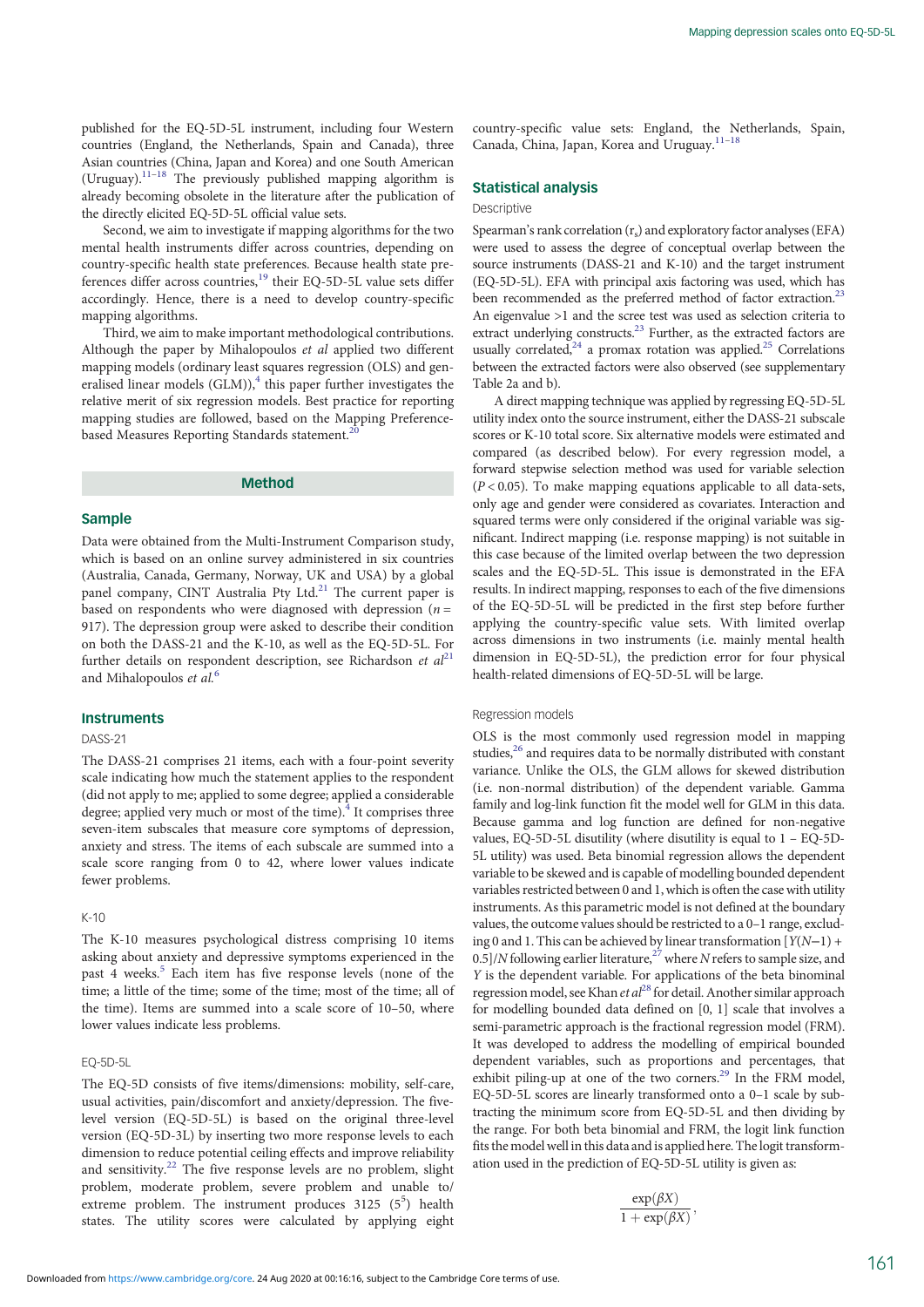where  $X$  is a vector of predictors (i.e., the DASS depression and anxiety subscales score or the K-10 overall score) and age, and  $\beta$  is a vector of estimated coefficients.

MM-estimation is a robust regression estimation approach that is appropriate when the residual distribution is non-normal or some outliers affect the model.<sup>[30](#page-6-0)</sup> MM-estimation estimates the regression parameter by S-estimation, which minimise the scale of the residual from M-estimation and then proceeds with M-estimation. The S in S-estimation stands for the scale of the residual, the M in M-estimation stands for maximum likelihood type and the MM in MM-estimation stands for minimising M-estimation.<sup>[30](#page-6-0)</sup> It aims to obtain estimates that have a high breakdown value and is more efficient. The breakdown value is a common measure of the proportion of outliers that can be addressed before these observations affect the model.<sup>[31](#page-6-0)</sup> Censored least absolute deviations (CLAD) model is more appropriate for outcome variables censored at one or both endpoints.[32](#page-6-0) The CLAD model is a semi-parametric estimator that is robust to distributional assumptions and heteroscedasticity because it uses median values rather than means among similar groups, as medians are likely to be less affected by censoring.

# Model performance

In line with previous research, $26$  the predictive performance of each model described above was assessed by mean absolute error (MAE) and root mean square error (RMSE). Both were computed for the full sample (where lower values indicate better fit). The MAE is defined as the average of absolute difference between observed and predicted EQ-5D-5L. The RMSE is the square root of the average of the squared differences between observed and predicted EQ-5D-5L. Both MAE and RMSE were adjusted for the degrees of freedom, as the number of independent variables may differ across models.

It has been shown that the wider the scale length of the EQ-5D-5L, the larger the error.<sup>[33](#page-6-0)</sup> Therefore, adjusting for scale differences would allow reasonable comparison between data-sets or models with different scales. Although there are no standard ways of normalisation in the literature, we normalise both MAE and RMSE to the range (defined as the difference between the maximum and the minimum values) of the measured data. Such normalised RMSE (NRMSE) and normalised MAE (NMAE) are non-dimensional and enable us to compare data-sets and models with different units or scales. Lastly, the performance of each model was also assessed by the square of the correlation coefficient between the observed and predicted values adjusted for the number of predictors in the model (adjusted  $r^2$ ).<sup>[34](#page-6-0)</sup> In addition, binned scatter plots between the observed and predicted EQ-5D-5L utilities were reported to visualise the predictive performance of each model.

To investigate the generalisability of the preferred mapping algorithms, cross-validation was performed by splitting the existing data into two: estimation and validation samples via random selection procedures. In this study, the total sample was randomly divided into two equal groups to evaluate the model fit in out-of-sample data. The model was fitted on the estimation sample, and the resulting parameters from the fitted model were then used to predict the EQ-5D-5L on the validation sample. This procedure has been repeated by reversing the validation and estimation sample. The average RMSE, MAE and  $r^2$  for both iterations were calculated for comparison of the models' predictive performance. Lastly, the bestfitting model was estimated with the full sample  $(N = 917)$ . All statistical analyses were conducted with Stata version 14.2 (StataCorp, College Station, Texas, USA), except the EFA, which was carried out in SPSS version 24 (IBM Corp, Armonk, New York, USA).

# Ethical approval

Data for this study were obtained from the Multi-Instrument Comparison project, which was approved by the Monash University Human Research Ethics Committee (numbers CF11/1758- 2011000974 and CF11/3192-2011001748).

# Results

Sample characteristics are presented in Table 1. The estimated EQ-5D-5L utility scores varied both in the mean score and the range, depending on the choice of country-specific value sets. In the depression sample, the mean EQ-5D-5L utility ranged from 0.59 (Dutch value set) to 0.83 (Uruguayan value set). The minimum utility score ranged from −0.41 in the Dutch value set to 0.12 in the Korean and Uruguayan value set. Spearman's rank correlations are presented in supplementary Table 1, available at [https://doi.org/](https://doi.org/10.1192/bjo.2018.21) [10.1192/bjo.2018.21](https://doi.org/10.1192/bjo.2018.21). Among EQ-5D-5L dimensions, anxiety/ depression dimension produced the highest correlation with the source instruments ( $r_s \geq 0.50$ ), whereas mobility dimension produced the lowest ( $r_s \leq 0.25$ ). The three DASS-21 subscales were highly correlated with each other ( $r_s = 0.63 - 0.73$ ).

The EFA was appropriate as indicated by a Kaiser–Meyer–Olkin measure of sampling adequacy of >0.90 and a highly significant Bartlett's test of sphericity. The pattern matrix for EFA with at least 0.30 (factor) loadings are reported in [Table 2a](#page-3-0) and [b](#page-3-0). The EFA analysis for DASS-21 and EQ-5D-5L items produced four underlying factors (depression, anxiety, stress and physical functioning), explaining 60% of the variance. The extracted factors replicate the original factor structure of DASS-21 subscales: depression, anxiety and stress, except item 2: 'I was aware of dryness of my mouth', which was originally part of the anxiety subscale. However, this item produced weak loadings on three factors: physical (0.288), stress (0.197) and anxiety (0.161). The result revealed conceptual overlap between the anxiety/ depression dimension of EQ-5D-5L and the extracted DASS-21 depression factor. All remaining (four) EQ-5D-5L dimensions were mainly loaded on the fourth factor (i.e. physical functioning).

Considering the result with K-10 items, three factors were extracted: depression, anxiety and physical functioning [\(Table 2b](#page-3-0)). Again, only EQ-5D-5L anxiety/depression dimension loaded on the extracted K-10 depression factor. No single item from K-10 items was mainly loaded to the last factor (physical), which was formed by the first four dimensions of EQ-5D-5L. The structure matrix presented in supplementary Table 2a and b (which shows the correlation of each item with the extracted factors) revealed

| Table 1<br>Sample characteristics $(N = 917)$ |               |          |         |  |  |  |  |  |
|-----------------------------------------------|---------------|----------|---------|--|--|--|--|--|
| Characteristic                                | Mean (s.d.)   | Minimum  | Maximum |  |  |  |  |  |
| Gender, N (%)                                 |               |          |         |  |  |  |  |  |
| Male                                          | 313 (34.1)    |          |         |  |  |  |  |  |
| Female                                        | 604 (65.9)    |          |         |  |  |  |  |  |
| Age, years                                    | 42.02 (13.38) | 18       | 90      |  |  |  |  |  |
| DASS-21                                       |               |          |         |  |  |  |  |  |
| Depression                                    | 21.02 (11.61) | O        | 42      |  |  |  |  |  |
| Anxiety                                       | 13.20 (9.93)  | $\Omega$ | 42      |  |  |  |  |  |
| <b>Stress</b>                                 | 19.54 (10.07) | $\Omega$ | 42      |  |  |  |  |  |
| $K-10$                                        | 29.19 (8.55)  | 10       | 50      |  |  |  |  |  |
| EQ-5D-5L utilities                            |               |          |         |  |  |  |  |  |
| Canada                                        | 0.69(0.21)    | 0.0001   | 0.95    |  |  |  |  |  |
| England                                       | 0.69(0.22)    | $-0.17$  | 1       |  |  |  |  |  |
| the Netherlands                               | 0.59(0.27)    | $-0.41$  | 1       |  |  |  |  |  |
| Spain                                         | 0.66(0.20)    | $-0.14$  | 1       |  |  |  |  |  |
| China                                         | 0.67(0.24)    | $-0.25$  | 1       |  |  |  |  |  |
| Japan                                         | 0.68(0.16)    | 0.10     | 1       |  |  |  |  |  |
| Korea                                         | 0.71(0.16)    | 0.12     |         |  |  |  |  |  |
| Uruguay                                       | 0.83(0.15)    | 0.12     |         |  |  |  |  |  |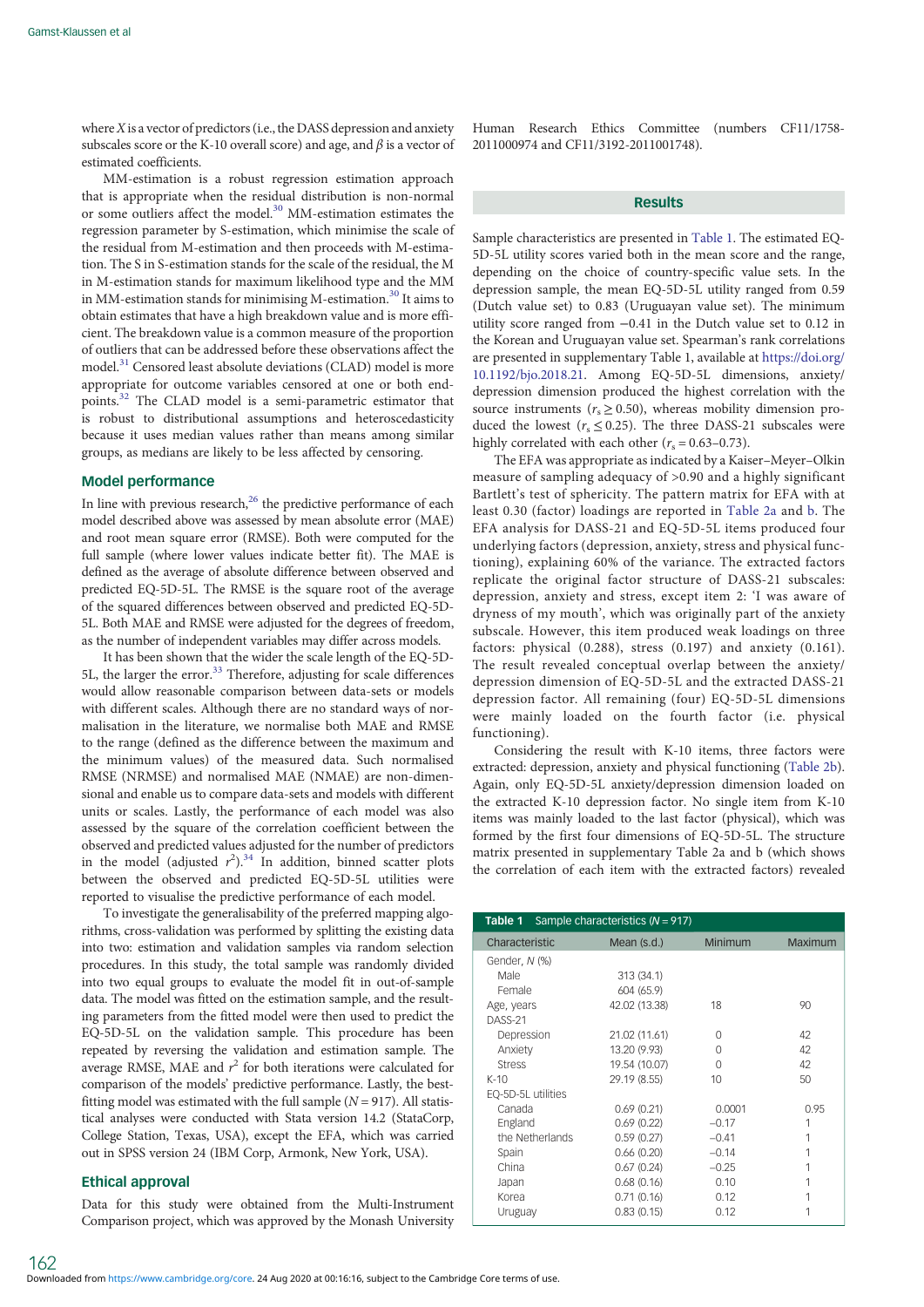<span id="page-3-0"></span>

| <b>Table 2a</b> Exploratory factor analysis – pattern matrix                                                                                                                                                         |            |         |               |          |  |
|----------------------------------------------------------------------------------------------------------------------------------------------------------------------------------------------------------------------|------------|---------|---------------|----------|--|
| DASS-21 items                                                                                                                                                                                                        | Factor     |         |               |          |  |
|                                                                                                                                                                                                                      | Depression | Anxiety | <b>Stress</b> | Physical |  |
| 1. I found it hard to wind down.                                                                                                                                                                                     |            |         | 0.519         |          |  |
| 2. I was aware of dryness of my mouth.                                                                                                                                                                               |            |         |               | [0.288]  |  |
| 3. I couldn't seem to experience any positive feeling at all.                                                                                                                                                        | 0.707      |         |               |          |  |
| 4. I experienced breathing difficulty (e.g. excessively rapid breathing, breathlessness in the absence of physical<br>exertion).                                                                                     |            | 0.505   |               |          |  |
| 5. I found it difficult to work up the initiative to do things.                                                                                                                                                      | 0.481      |         |               |          |  |
| 6. I tended to overreact to situations.                                                                                                                                                                              |            |         | 0.725         |          |  |
| 7. I experienced trembling (e.g. in the hands).                                                                                                                                                                      |            | 0.633   |               |          |  |
| 8. I felt that I was using a lot of nervous energy.                                                                                                                                                                  |            | 0.648   |               |          |  |
| 9. I was worried about situations in which I might panic and make a fool of myself.                                                                                                                                  |            | 0.626   |               |          |  |
| 10. I felt that I had nothing to look forward to.                                                                                                                                                                    | 0.879      |         |               |          |  |
| 11. I found myself getting agitated.                                                                                                                                                                                 |            |         | 0.677         |          |  |
| 12. I found it difficult to relax.                                                                                                                                                                                   |            |         | 0.531         |          |  |
| 13. I felt downhearted and blue.                                                                                                                                                                                     | 0.743      |         |               |          |  |
| 14. I was intolerant of anything that kept me from getting on with what I was doing.                                                                                                                                 |            |         | 0.552         |          |  |
| 15. I felt I was close to panic.                                                                                                                                                                                     |            | 0.680   |               |          |  |
| 16. I was unable to become enthusiastic about anything.                                                                                                                                                              | 0.799      |         |               |          |  |
| 17. I felt I was not worth much as a person.                                                                                                                                                                         | 0.823      |         |               |          |  |
| 18. I felt that I was rather touchy.                                                                                                                                                                                 |            |         | 0.584         |          |  |
| 19. I was aware of the action of my heart in the absence of physical exertion (e.g. sense of heart rate increase,<br>heart missing a beat).                                                                          |            | 0.630   |               |          |  |
| 20.I felt scared without any good reason.                                                                                                                                                                            |            | 0.766   |               |          |  |
| 21. I felt that life was meaningless.                                                                                                                                                                                | 0.886      |         |               |          |  |
| EQ-5D-5L items                                                                                                                                                                                                       |            |         |               |          |  |
| 1. Mobility                                                                                                                                                                                                          |            |         |               | 0.872    |  |
| 2. Self-care                                                                                                                                                                                                         |            |         |               | 0.571    |  |
| 3. Usual activities                                                                                                                                                                                                  |            |         |               | 0.725    |  |
| 4. Pain/discomfort                                                                                                                                                                                                   |            |         |               | 0.703    |  |
| 5. Anxiety/depression                                                                                                                                                                                                | 0.445      |         |               |          |  |
| Note. Loadings below 0.30 not shown, except for item two of the Depression Anxiety Stress Scales (DASS-21), where the highest loading is reported in brackets. Rotation method: promax<br>with Kaiser normalisation. |            |         |               |          |  |

similar results with Spearman's correlation coefficients (supplementary Table 1).

[Table 3](#page-4-0) presents model performance based on the English value set. Fractional logistic regression performed best when we consider adjusted  $r^2$  and NRMSE for both DASS-21 and K-10. In terms of NMAE, CLAD and MM-estimation performed best for DASS-21, and MM-estimation performed best for K-10. Similar result was revealed by cross-validation. This result was also supported by the scatter plot (supplementary Fig. 1).

Model performance based on other country specific value sets are presented in supplementary Table 3a and b. Except for the

Japanese value set, FRM was preferred in terms of adjusted  $r^2$  and NRMSE, whereas MM-estimation or CLAD was preferred with NMAE. For the Japanese value set, beta binomial regression was a preferred model when NMAE and NRMSE were considered, whereas FRM was preferred in terms of adjusted- $r^2$ .

[Table 4](#page-4-0) presented regression results when the English value set was applied. Based on the criteria described above, best-fitting regression results for the other country-specific value sets were presented in supplementary Table 4. When DASS-21 was the source instrument, the depression and anxiety subscales and age were significant ( $P < 0.05$ ) predictors in all models. When K-10 was the

| Exploratory factor analysis - pattern matrix<br>Table 2b                                                                                   |            |         |          |  |  |
|--------------------------------------------------------------------------------------------------------------------------------------------|------------|---------|----------|--|--|
| K-10 items                                                                                                                                 |            | Factor  |          |  |  |
|                                                                                                                                            | Depression | Anxiety | Physical |  |  |
| 1. In the past 4 weeks, about how often did you feel tired for no good reason?                                                             | 0.435      |         |          |  |  |
| 2. In the past 4 weeks, about how often did you feel nervous?                                                                              |            | 0.551   |          |  |  |
| 3. In the past 4 weeks, about how often did you feel so nervous that nothing could calm you down?                                          |            | 0.618   |          |  |  |
| 4. In the past 4 weeks, about how often did you feel hopeless?                                                                             | 0.856      |         |          |  |  |
| 5. In the past 4 weeks, about how often did you feel restless or fidgety?                                                                  |            | 0.794   |          |  |  |
| 6. In the past 4 weeks, about how often did you feel so restless that you could not sit still?                                             |            | 0.878   |          |  |  |
| 7. In the past 4 weeks, about how often did you feel depressed?                                                                            | 0.954      |         |          |  |  |
| 8. In the past 4 weeks, about how often did you feel that everything was an effort?                                                        | 0.689      |         |          |  |  |
| 9. In the past 4 weeks, about how often did you feel so sad that nothing could cheer you up?                                               | 0.772      |         |          |  |  |
| 10. In the past 4 weeks, about how often did you feel worthless?                                                                           | 0.872      |         |          |  |  |
| EO-5D-5L items                                                                                                                             |            |         |          |  |  |
| 1. Mobility                                                                                                                                |            |         | 0.871    |  |  |
| 2. Self-care                                                                                                                               |            |         | 0.583    |  |  |
| 3. Usual activities                                                                                                                        |            |         | 0.713    |  |  |
| 4. Pain/discomfort                                                                                                                         |            |         | 0.675    |  |  |
| 5. Anxiety/depression                                                                                                                      | 0.650      |         |          |  |  |
| Note. Loadings below 0.30 are not shown. Rotation method: promax with Kaiser normalisation.<br>K-10, Kessler Psychological Distress Scale. |            |         |          |  |  |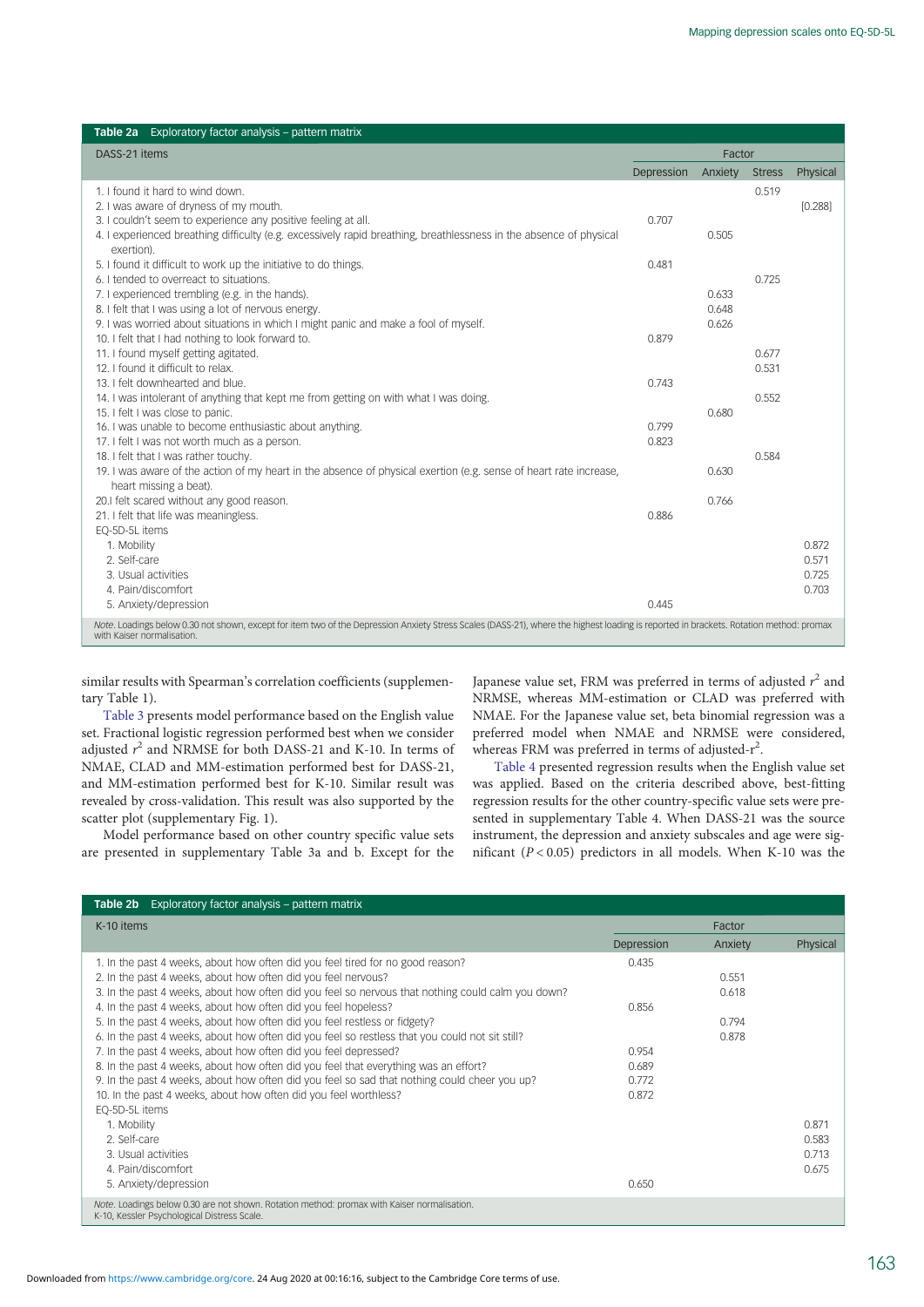## <span id="page-4-0"></span>Table 3 Comparison of model performance based on English value set for the EQ-5D-5L

| Model         | DASS-21    |             |                                            |            |                        |              |            |                  | $K-10$       |            |             |              |
|---------------|------------|-------------|--------------------------------------------|------------|------------------------|--------------|------------|------------------|--------------|------------|-------------|--------------|
|               |            |             | Full sample estimation<br>Cross-validation |            | Full sample estimation |              |            | Cross-validation |              |            |             |              |
|               | adj. $r^2$ | <b>NMAE</b> | <b>NRMSE</b>                               | adj. $r^2$ | <b>NMAE</b>            | <b>NRMSE</b> | adj. $r^2$ | <b>NMAE</b>      | <b>NRMSE</b> | adj. $r^2$ | <b>NMAE</b> | <b>NRMSE</b> |
| OLS           | 0.3320     | 0.1145      | 0.1539                                     | 0.3343     | 0.1146                 | 0.1552       | 0.3288     | 0.1135           | 0.1543       | 0.3276     | 0.1147      | 0.1545       |
| <b>GLM</b>    | 0.3324     | 0.1139      | 0.1541                                     | 0.3293     | 0.1135                 | 0.1541       | 0.3285     | 0.1130           | 0.1544       | 0.3208     | 0.1126      | 0.1543       |
| Beta binomial | 0.3380     | 0.1159      | 0.1536                                     | 0.3334     | 0.1157                 | 0.1552       | 0.3345     | 0.1150           | 0.1541       | 0.3336     | 0.1155      | 0.1560       |
| <b>FRM</b>    | 0.3387     | 0.1135      | 0.1532                                     | 0.3309     | 0.1136                 | 0.1531       | 0.3345     | 0.1125           | 0.1536       | 0.3324     | 0.1124      | 0.1541       |
| MM-estimation | 0.3318     | 0.1121      | 0.1575                                     | 0.3295     | 0.1121                 | 0.1565       | 0.3287     | 0.1111           | 0.1574       | 0.3244     | 0.1108      | 0.1574       |
| <b>CLAD</b>   | 0.3306     | 0.1121      | 0.1567                                     | 0.3262     | 0.1124                 | 0.1566       | 0.3288     | 0.1111           | 0.1577       | 0.3283     | 0.1118      | 0.1607       |

Note. The best results are in bold type.

adj. r<sup>2</sup>, square of correlation coefficient between predicted and observed EQ-5D-5L, penalised for number of predictors; CLAD, censored least absolute deviation; DASS-21, Depression<br>Anxiety Stress Scales; FRM, fractional

| Best-fitting regression results predicting EQ-5D-5L utilities <sup>a</sup> from DASS-21 and K-10<br>Table 4                                                                                                                                |                          |           |           |  |  |  |  |
|--------------------------------------------------------------------------------------------------------------------------------------------------------------------------------------------------------------------------------------------|--------------------------|-----------|-----------|--|--|--|--|
|                                                                                                                                                                                                                                            | Coefficient <sup>b</sup> |           | 95% CI    |  |  |  |  |
|                                                                                                                                                                                                                                            | (Standard error)         | Lower     | Upper     |  |  |  |  |
|                                                                                                                                                                                                                                            |                          | DASS-21   |           |  |  |  |  |
| DASS-Depression                                                                                                                                                                                                                            | $-0.0236(0.0027)$        | $-0.0290$ | $-0.0183$ |  |  |  |  |
| <b>DASS-Anxiety</b>                                                                                                                                                                                                                        | $-0.0320(0.0035)$        | $-0.0389$ | $-0.0251$ |  |  |  |  |
| Age                                                                                                                                                                                                                                        | $-0.0132(0.0020)$        | $-0.0171$ | $-0.0091$ |  |  |  |  |
| Constant                                                                                                                                                                                                                                   | 2.5190 (0.1040)          | 2.3152    | 2.7228    |  |  |  |  |
|                                                                                                                                                                                                                                            | $K-10$                   |           |           |  |  |  |  |
| $K-10$                                                                                                                                                                                                                                     | $-0.06476(0.00337)$      | $-0.0714$ | $-0.0582$ |  |  |  |  |
| Age                                                                                                                                                                                                                                        | $-0.01382(0.00202)$      | $-0.0178$ | $-0.0099$ |  |  |  |  |
| Constant                                                                                                                                                                                                                                   | 3.52220 (0.13543)        | 3.2562    | 3.7882    |  |  |  |  |
| Note. Robust standard errors are shown in parentheses.<br>DASS-21, Depression Anxiety Stress Scales; K-10, Kessler Psychological Distress Scale.<br>a. Based on the English value set.<br>b. All coefficients significant at $P < 0.001$ . |                          |           |           |  |  |  |  |

source instrument, the K-10 total scale and age were significant ( $P <$ 0.05) predictors.

Unlike the linear regression model, the beta binomial and FRM estimation produce non-linear relationships between predictors and the targeting EQ-5D-5L utilities. The beta binomial and FRM coefficients are not directly interpretable. In this study, we are not interested in interpretation of the raw coefficients but rather in the prediction of EQ-5D-5L utilities. An example has been given below to show how to use the results reported in Table 4 to calculate the predicted EQ-5D-5L utilities from K-10, using the logit transformation. Assuming the mean value for both age and the K-10 score (i.e. 42 and 29.2, respectively), the predicted EQ-5D-5L utility can be calculated as Y = exp(3.52220−0.01382×42−0.06476×29.2)/  $(1 + \exp(3.52220 - 0.01382 \times 42 - 0.06476 \times 29.2)) = 0.741$ .

# **Discussion**

Given the increasing use of the EQ-5D instrument in healthcare decision-making, there is a need for updated mapping of diseasespecific instruments onto the recently developed preference-based value sets for the new 5L version of the EQ-5D. This study aimed at developing mapping algorithms from two widely used depression rating scales, the DASS-21 and the K-10, onto eight official countryspecific EQ-5D-5L value sets. Further, we assessed the merits of six different regression models.

Based on the comparison of these regression models, the result showed that the FRM model was generally the best performing model in predicting the EQ-5D-5L utility index. The only exception was for the Japanese value set, where the beta binomial regression model was preferred. The relative performance of different

164

regression models was the same when either DASS-21 or K-10 was the source instrument.

In general, beta binomial regression produced the second best adjusted  $r^2$  estimate in all cases, whereas the MM-estimation or CLAD overall produced the lowest MAE. Censoring is not a problem in our sample, where <2% report full health on EQ-5D-5L. The novelty of the FRM and the beta binomial model is that they are more appropriate for data that is bounded (as is the case for EQ-5D) and the non-linearity in the data is accounted for. Further, FRM does not make any distributional assumption about an underlying structure used to obtain the dependent variable.<sup>25</sup> Note that both mean and median regressions were assessed in our study. The main concern when assessing mapping results is the accuracy of the predictions. Thus, the use of mean or median regressions were the means to the end; that is, to obtain better prediction of individual utilities, which is important for cost-effectiveness analyses.

Previously, one study has published mapping equations from DASS-21 and K-10 onto EQ-5D-5L with the same data-set.<sup>[6](#page-5-0)</sup> However, our study provides important contributions. First, the previous study only considered OLS and GLM, whereas we have compared six different regression models suitable for the sample data, e.g. problems of normality and heterogeneity of variance. Second, the previous study applied an interim value set that is already becoming obsolete after the publication of country-specific value sets that are based on directly elicited EQ-5D-5L preferences. Thus, as expected, the preferred model and the performance of these preferred models in terms of goodness-of-fit were quite different. For instance, the preferred model for the new English value set produced  $r^2$ , MAE and RMSE values of 0.342, 0.111 and 0.150, respectively, for DASS-21 compared with 0.332, 0.155 and 0.206 in the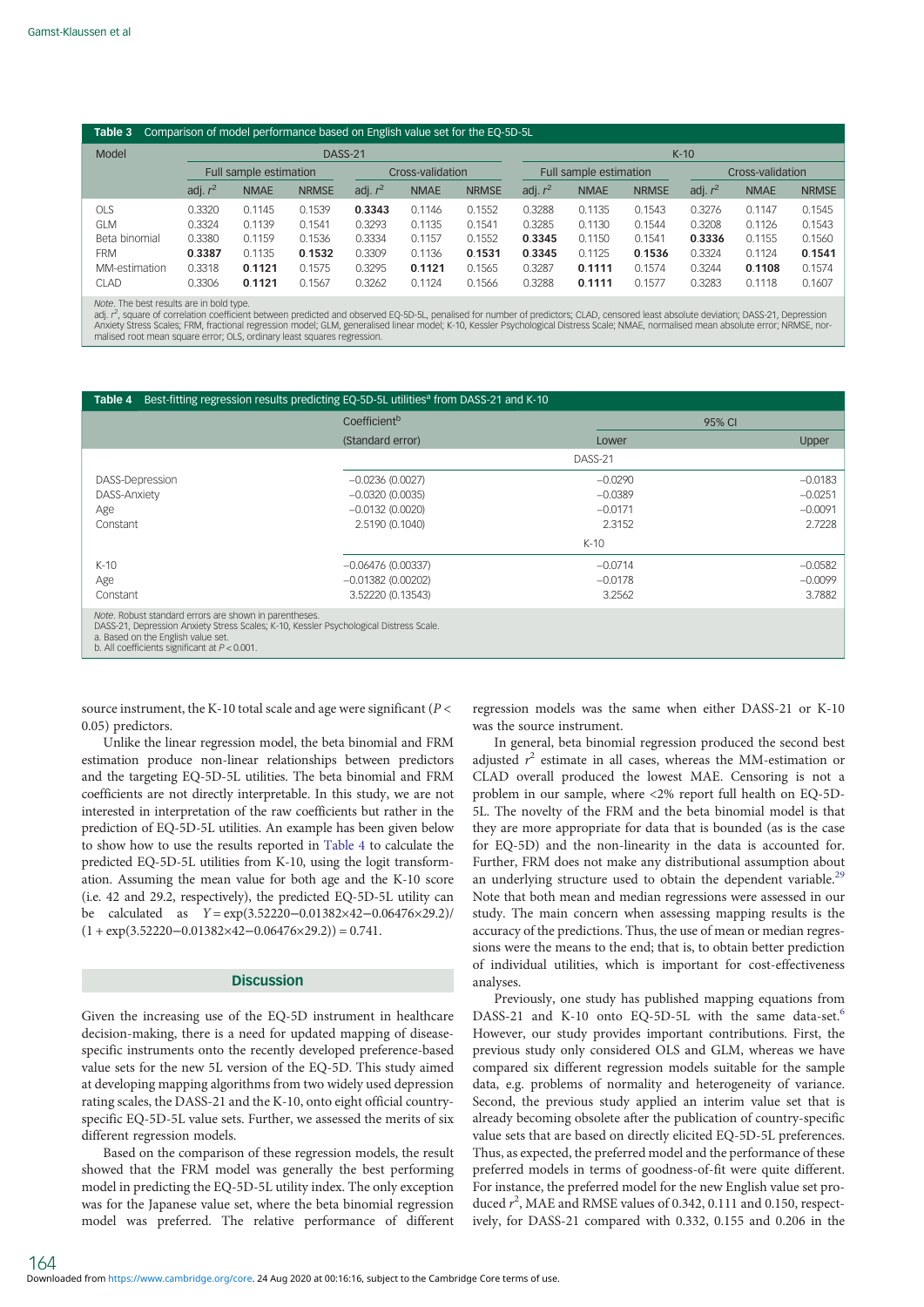<span id="page-5-0"></span>previous study.4 Similarly, the preferred model for the K-10 produced an  $r^2$ , MAE and RMSE of 0.337, 0.110 and 0.151, respectively, compared with 0.361, 0.150 and 0.201 in the previous study, indicating better predictive performance in our study. These differences in goodness-of-fit may, in part, be because of differences in the scale of the target instrument and the regression method applied. Third, we have shown that mapping functions will differ across countries depending on cross-cultural diversity in the preferences on which EQ-5D-5L value sets are based. In addition, different covariates have been used in the two studies. The previous study included country dummies and gender, whereas our study has considered respondents' age and gender alone.

A recent review of mapping studies found that the goodness-offit measured by  $r^2$  ranges from 0.17 to 0.71, with most studies reporting an  $r^2$  between 0.4 and 0.5.<sup>[26](#page-6-0)</sup> A study by Lindkvist and Feldman<sup>[35](#page-6-0)</sup> assessed mapping a mental health-specific outcome measure (12-item General Health Questionnaire) onto EQ-5D-3L with the UK and Swedish value sets. They reported an  $r^2$  and RMSE of 0.18 and 0.20 for the UK value set, and 0.24 and 0.07 for the Swedish value set, respectively, when the 12-item General Health Questionnaire alone was used as a predictor. Another study by Brazier et  $al^{36}$  $al^{36}$  $al^{36}$  mapped the Hospital Anxiety and Depression Scale onto EQ-5D-3L in two different samples. They reported an  $r^2$  of 0.24 and RMSE of 0.227 in the first sample, and an  $r^2$  of 0.19 and RMSE of 0.188 in the second sample. The mapping algorithm produced in our study showed better performance, although they differ in terms of methodological approach and predictor variables used.

Mapping algorithms generally suffer from overprediction of utility values for respondents in poor health and underprediction for respondents in better health.<sup>26</sup> This was also the case in our study (see supplementary Fig. 1). A possible reason for this may, in part, be a lack of conceptual overlap between the source instruments and EQ-5D-5L. For instance, as revealed by the EFA, only the anxiety/depression dimension of the EQ-5D-5L has been mainly loaded onto one of the same factors that the disease-specific outcomes were designed to measure. Another plausible reason would be the strong decrements of preference weights of the EQ-5D-5L at a severe health state, i.e. when moving from level 3 to level 4.<sup>[37](#page-6-0)</sup> This study has explored the mapping algorithms for different value sets of EQ-5D-5L against depression scales. Because different EQ-5D-5L value sets produce different utility scores, especially at the lower end, the country-specific mapping algorithm should be a better option to reflect the preference from a particular country. Furthermore, this is the first study to assess the predictive accuracy of different EQ-5D-5L value sets with the DASS-21 and K-10 instrument. Considering the multinational nature of the patient population used, our algorithms may have wider generalisability. However, as generalisability is a major issue for mapping studies, it should be tested how these models perform in different patient populations.

This study has some limitations. First, it is based on respondents who volunteered to participate, something that might lead to selfselection bias. Second, as the EFA results indicated, the conceptual overlap between the source and target instruments is limited. However, if the generic instrument covers important dimensions of the source instrument, it is feasible to conduct mapping studies.<sup>1</sup> Although the physical dimensions of EQ-5D-5L are less correlated with DASS-21 and K-10, results from the EFA revealed conceptual overlap with the depression scales. Furthermore, studies have shown that EQ-5D reflects the effect of common mental health conditions such as mild to moderate depression, $4,38$  $4,38$ suggesting that mapping depression scales onto EQ-5D is plausible.

In conclusion, this study has developed a set of mapping algorithms to predict EQ-5D-5L utility values from the DASS-21 or the K-10. Thus, in the absence of generic health-related quality of life data, the preferred mapping model can adequately convert disease-specific scores onto a generic outcome metric such as QALYs, which facilitates economic evaluations of mental health interventions.

Thor Gamst-Klaussen, MA, PhD Fellow; Admassu N. Lamu, PhD, Research Fellow, Department of Community Medicine, University of Tromsø, Norway; Gang Chen, PhD, Senior Research Fellow, Centre for Health Economics, Monash University, Australia; Jan Abel Olsen, PhD, Professor, Department of Community Medicine, University of Tromsø, Norway and Centre for Health Economics, Monash University, Australia

Correspondence: Thor Gamst-Klaussen, MA, Department of Community Medicine, PO Box 6050, University of Tromsø, 9037 Tromsø, Norway. Email: [thor.klaussen@uit.no](mailto:thor.klaussen@uit.no)

First received 25 Sep 2017, final revision 23 Mar 2018, accepted 20 Apr 2018

# Funding

The Research Council of Norway (grant number 221452) funded the preparation of this manuscript. The Australian National Health and Medical Research Council (grant number 1006334) funded data collection, except for the Norwegian arms, which was funded by the University of Tromsø. The publication charges for this article have been funded by a grant from the publication fund at the University of Tromsø. No parties involved in this study have any commercial interest.

## Supplementary material

Supplementary material is available online at <https://doi.org/10.1192/bjo.2018.21>

## References

- 1 Brazier J, Ratcliffe J, Salamon JTA. Measuring and valuing health benefits for economic evaluation. Oxford University Press, 2016.
- 2 Dakin H. Review of studies mapping from quality of life or clinical measures to EQ-5D: an online database. Health Qual Life Outcomes 2013; 11: 151.
- 3 World Health Organization. Mental Disorders. World Health Organization, 2017 (http://www.who.int/mediacentre/factsheets/fs396/en/).
- 4 Lovibond SH, Lovibond PF. Manual for the Depression Anxiety Stress Scales. Psychology Foundation, 1995.
- 5 Kessler RC, Barker PR, Colpe LJ, Epstein JF, Gfroerer JC, Hiripi E, et al. Screening for serious mental illness in the general population. Arch Gen Psychiatry 2003; 60(2): 184–9.
- 6 Mihalopoulos C, Chen G, Iezzi A, Khan MA, Richardson J. Assessing outcomes for cost-utility analysis in depression: comparison of five multi-attribute utility instruments with two depression-specific outcome measures. Br J Psychiatry 2014; 205(5): 390–7.
- 7 Wisloff T, Hagen G, Hamidi V, Movik E, Klemp M, Olsen JA. Estimating QALY gains in applied studies: a review of cost-utility analyses published in 2010. Pharmacoeconomics 2014; 32(4): 367–75.
- 8 National Institute for Health and Care Excellence. Guide to the Methods of Technology Appraisal 2013. National Institute for Health and Care Excellence, 2013 (https://www.nice.org.uk/process/pmg9/).
- 9 van Hout B, Janssen MF, Feng YS, Kohlmann T, Busschbach J, Golicki D, et al. Interim scoring for the EQ-5D-5L: mapping the EQ-5D-5L to EQ-5D-3 L value sets. Value Health 2012; 15: 708–15.
- 10 Dolan P. Modeling valuations for EuroQol health states. Med Care 1997; 35(11): 1095–108.
- 11 Augustovski F, Rey-Ares L, Irazola V, Garay OU, Gianneo O, Fernandez G, et al. An EQ-5D-5L value set based on Uruguayan population preferences. Qual Life Res 2015; 25: 323–33.
- 12 Kim S-H, Ahn J, Ock M, Shin S, Park J, Luo N, et al. The EQ-5D-5L valuation study in Korea. Qual Life Res 2016; 25(7): 1845–52.
- 13 Luo N, Liu G, Li M, Guan H, Jin X, Rand-Hendriksen K, Estimating an EQ-5D-5L value set for China. Value Health 2017; 20: 662–9.
- 14 Ramos-Goni JM, Pinto-Prades JL, Oppe M, Cabases JM, Serrano-Aguilar P, Rivero-Arias O. Valuation and modeling of EQ-5D-5L health states using a hybrid approach. Med Care 2017; 55: e51–8.
- 15 Versteegh MM, Vermeulen KM, Evers SMAA, de Wit GA, Prenger R, Stolk EA. Dutch tariff for the five-level version of EQ-5D. Value Health 2016; 19: 343–52.
- 16 Xie F, Pullenayegum E, Gaebel K, Bansback N, Bryan S, Ohinmaa A, et al. A time trade-off-derived value set of the EQ-5D-5L for Canada. Med Care 2016: 54: 98-105.